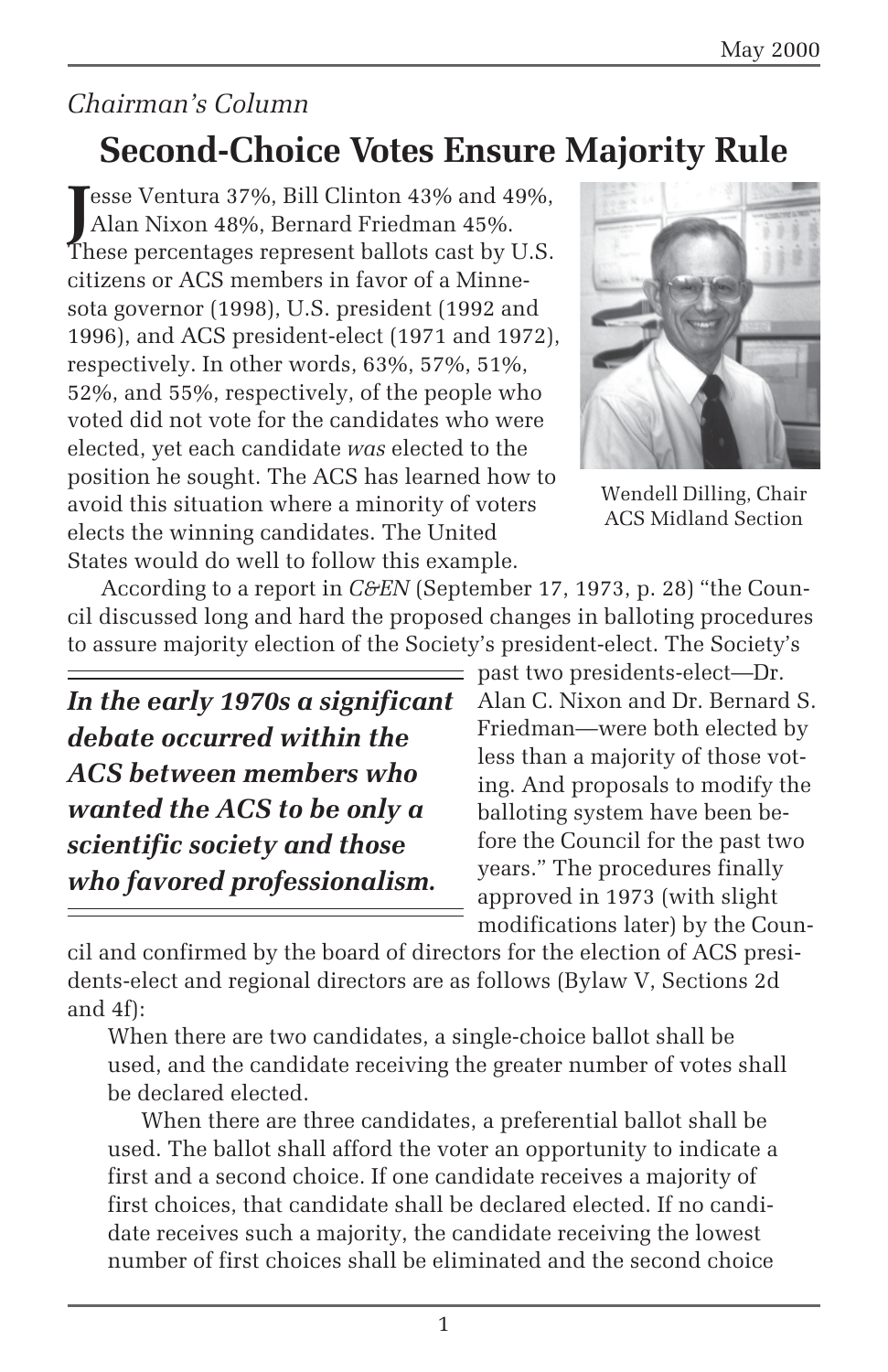preferences on those ballots so eliminated shall be added to the first choice totals of the other two candidates to establish a majority for one candidate who shall then be declared elected. Ballots of the eliminated candidate that have not indicated a second choice shall be void in the second count.

When there are four or more candidates, a single choice ballot shall be used. In the event that no candidate receives a majority of the votes cast, a run-off election by mail ballot shall be held between the two leading candidates."

In the early 1970s a significant debate occurred within the ACS between members who wanted the ACS to be only a scientific society and those who favored professionalism. In his president's message in *C&EN* (January 1, 1973, p. 1) Alan Nixon said, "I believe the Society should be more than a great scientific society. It should also be a professional society

## *Have second-choice votes had any effect on the outcome of ACS elections?*

dedicated to promoting professional welfare of its members adequate salaries, portable pensions, protection against arbitrary actions on the part of employers—whether through

unwarranted dismissals, unexplained lay-offs or premature retirements and a greater opportunity to participate in the fruits of their labors."

Both Alan Nixon and Bernard Friedman, whose views were similar to those of Nixon, were petition candidates when they ran for ACS president-elect. In the 1971 election, George S. Hammond and William A. Mosher were the candidates selected by the Council Committee on Nominations and Elections and the Council. Prior to the election, Arthur Adamson wrote a letter to the editor of *C&EN* (October 4, 1971, p 7) stating "… Dr. Nixon's background and advocacies tend to place him in contrast to both of the Council nominees and the vote should therefore tend to split: Nixon *vs.* Hammond *or* Mosher. This is what happened last year, when the same maneuver was employed. It was nearly successful then; there was a three-way split and Nixon came close to being elected by a number of votes representing only about 10% of the membership."

Similarly, following the 1972 election, John Jackson, in a letter to the editor of *C&EN* (January 29, 1973, p. 23) stated, "The past two ACS elections for president-elect have matched one candidate representing the new professionalism against two old-line candidates with views rather similar [to each other's]. Whether one considers the predictable results good or bad, they do not appear to represent a fair contest."

Have second-choice votes had any effect on the outcome of ACS elections? Second-choice votes were used in four president-elect elections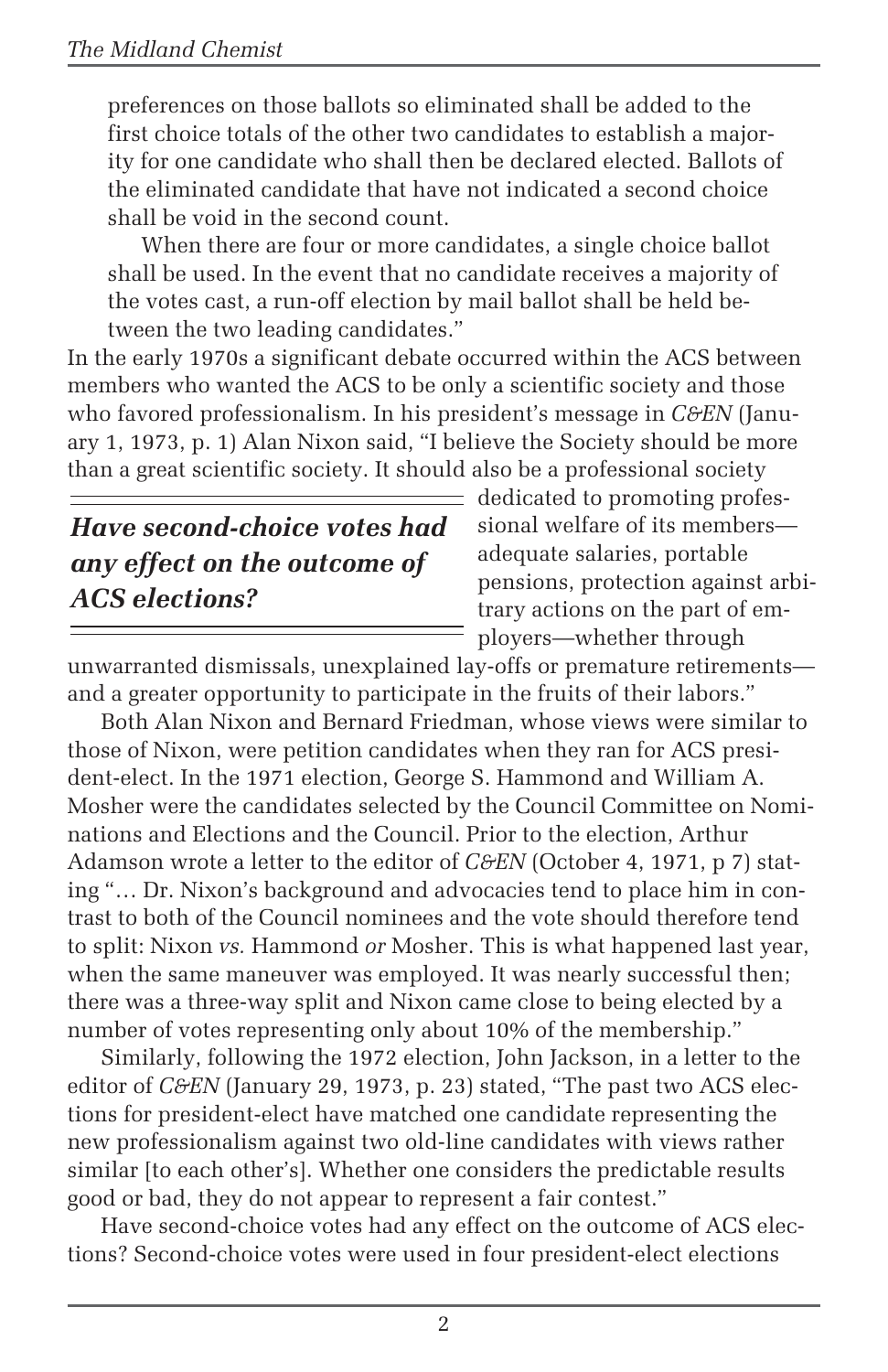(1981, 1986, 1988, 1992), but adding second-choice votes to the firstchoice votes for the top two candidates did not change any of the election results. In the 1985 three-way election, second-choice votes were not needed because the winning candidate received a majority of first-choice votes.

However, a run-off election did change the outcome of one presidentelect contest. Four candidates were on the ballot in the 1983 presidentelect election. The vote distribution was Clayton Callis 9467, Ellis Fields 9427, Attila Pavlath 7856, and E. E. McSweeney 3523. In the run-off election the order of finish of the top two candidates was reversed by a considerable margin: Fields 16252, Callis 13623.

Four elections for regional directors resulted in defeat of the top recipient of first-choice votes when second-choice votes were added, as follows. In the 1978 Region VI election the distribution of first-choice votes

was Alan Nixon 1741, Richard Lemmon 1647, and Jean'ne Shreeve 769. The distribution of first- plus second-choice votes was Lemmon 1916 and Nixon 1913. In the 1984 Region VI election the distribution of firstchoice votes was Attila Pavlath 2185, Jean'ne Shreeve 2139, and

*...a second-choice vote enables voters to choose between two major candidates even if their preferred candidate is not elected.*

Orville Hill 1163. The distribution of first- plus second-choice votes was Shreeve 2427 and Pavlath 2339. In the 1985 Region V election the distribution of first-choice votes was Louis Sacco, Jr. 2279, Robert Brasted 2134, and John Verkade 1969. The distribution of first- plus secondchoice votes was Brasted 3048 and Sacco 2880. In the 1987 Region V election the distribution of first-choice votes was Louis Sacco, Jr. 2195, John Verkade 2139, and Dwaine Eubanks 1229. The distribution of first- plus second-choice votes was Verkade 2464 and Sacco 2330.

In the 1986 four-way election for Region IV director, the vote distribution was Robert Fox 1781, William Nevill 1411, E. E. McSweeney 1303, and David Shirley 1233. In the run-off election the order of finish was reversed: Nevill 2829, Fox 2513.

In 14 other regional director elections with more than two candidates, the second-choice votes did not change the outcome. Thus, the use of second-choice votes or run-offs has changed the outcome of some elections.

In addition, to avoid electing a candidate not favored by a majority of the electorate, at least one other reason exists for having second-choice votes. With our two-party system in the U.S., second-choice votes give a minor party candidate a more equitable chance. Some voters may feel that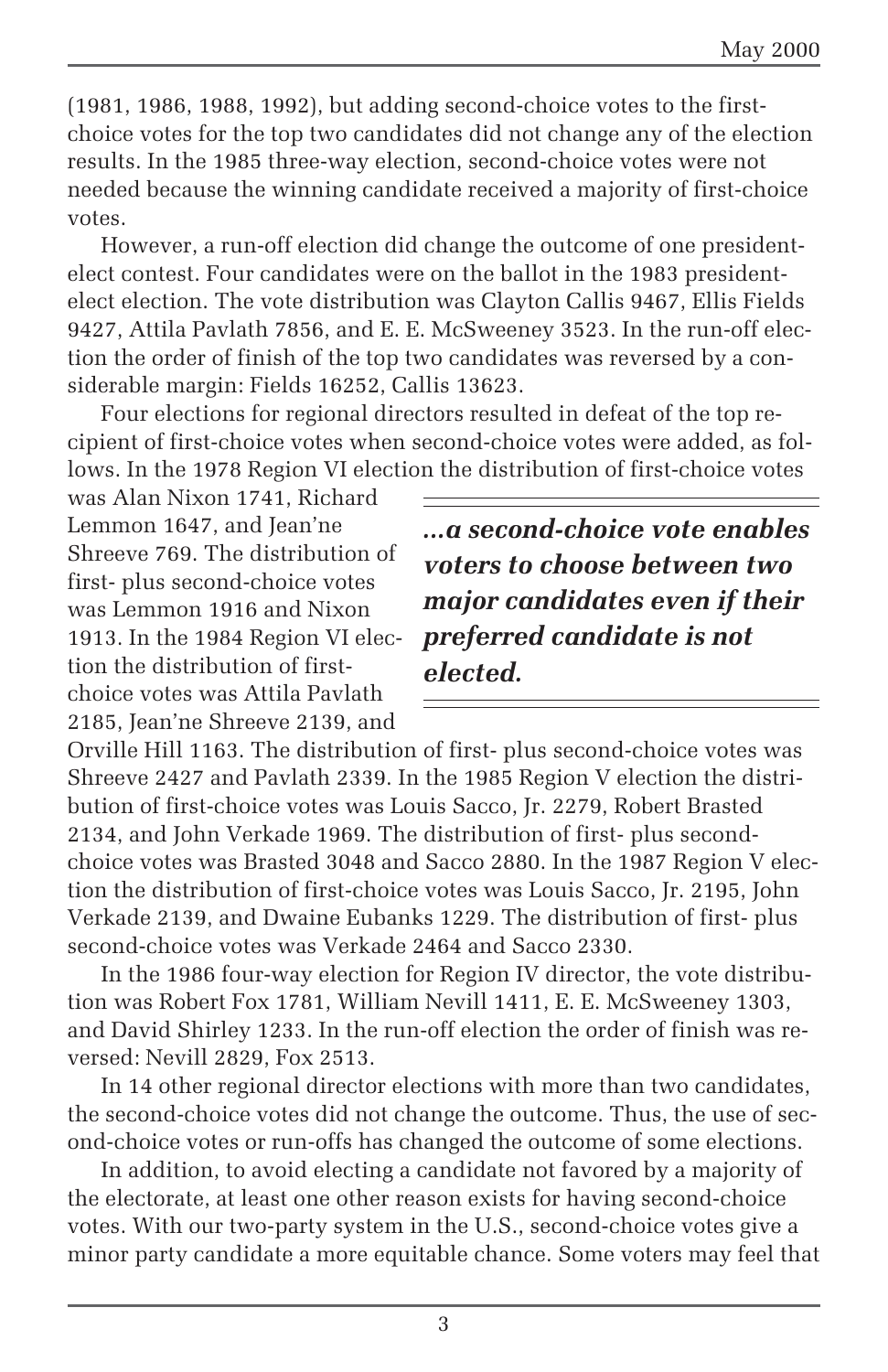voting for a minor party candidate wastes their vote if that candidate has little chance of winning. However, a second-choice vote enables voters to choose between two major candidates even if their preferred candidate is

not elected. For a system of second-choice votes to be workable in U.S. presidential elections, our electoral college system would require changing. A few other countries (for example, Australia) *elections by majorities.*do have election procedures al-

*...citizens of the United States would do well to adopt a balloting procedure that ensures*

lowing each voter multiple choices in a prioritized order. Even Russia requires a run-off election if no presidential candidate receives a majority of votes.

In conclusion, we citizens of the United States would do well to adopt a balloting procedure that ensures elections by majorities. The ACS has shown that such procedures can work and do affect the outcomes of some elections.

Wendell L. Dilling

Dow is proud to support the American Chemical Society.

What Good Thinking Can Do.



www.d0w.com

© 2000 The Dow Chemical Company \*Trademark of The Dow Chemical Company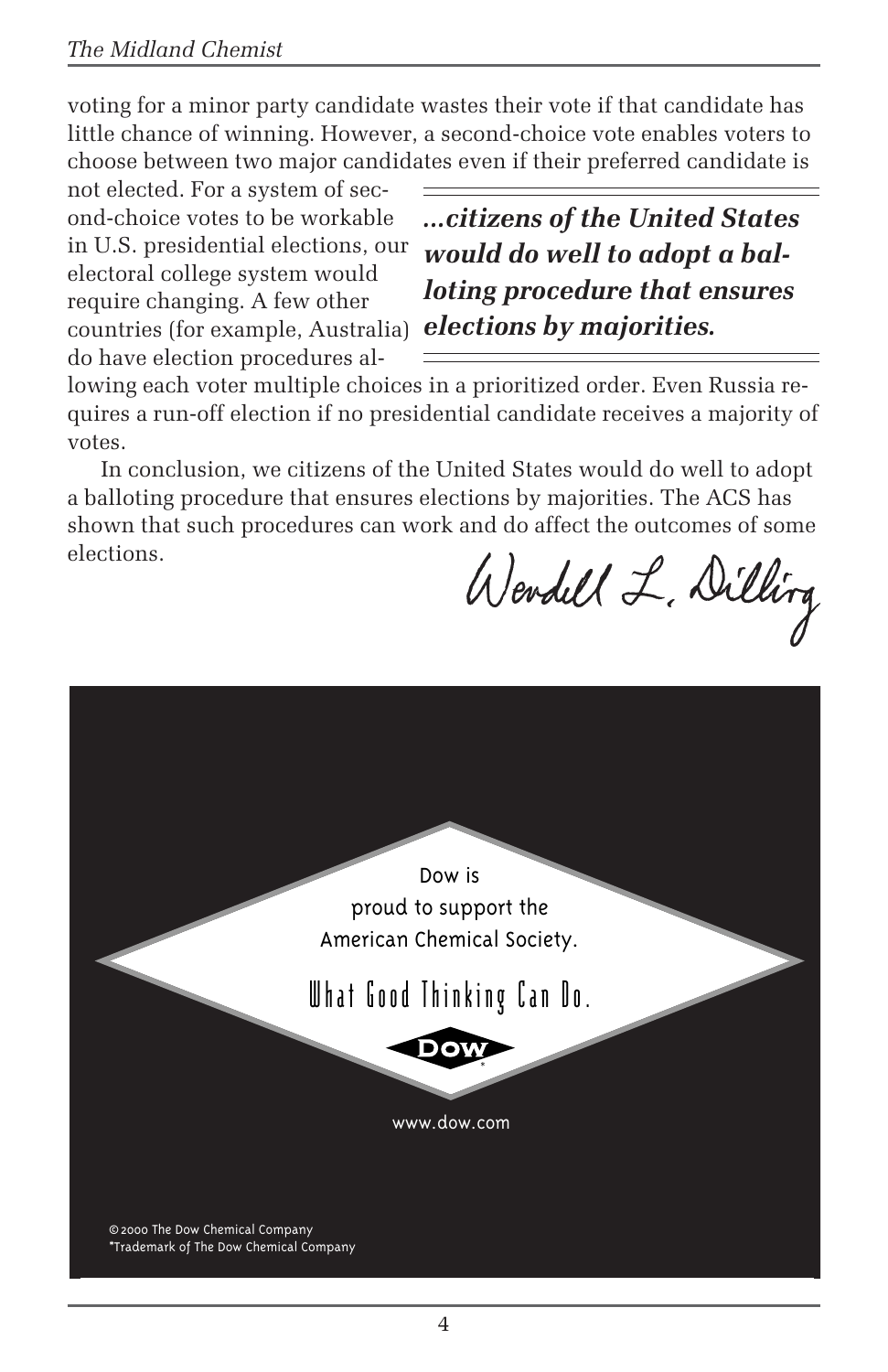## **David Stickles Receives 2000 National Chemical Technician Award**

The ACS Division of Chemical<br>Technicians honored David L. Stickles with the 2000 National Chemical Technician Award. A plaque commemorating the award was presented to Dave recently at a banquet held in his honor at the National ACS Meeting in San Francisco. The Midland Section extends hearty congratulations to Dave for achieving this status on a national scale!

Dave has worked at Dow Corning Corporation in Midland for over 25 years. He helped develop Dow Corning's first commercial solventless paper coating system, Syl-Off® 7044 Coating and Syl-Off® 7069 Re*By Connie Murphy and Tina Leaym*



lease Modifier. He led the development of a new fluorosilicone release technology for silicone pressure sensitive adhesives, Syl-Off® 7785 Coating and Syl-Off® 7560 Crosslinker. He is currently a Senior Science & Technology Technologist in the Paper Industry Group. He has numerous publications, patents, and awards. Dave is a recognized expert in release coatings and provides training for Dow Corning customers and Dow Corning employees.

Dave was instrumental in bringing the ACS organization for chemical technicians, now known as the Mid-Michigan Technician Group (MMTG), to Midland. He was a steering team member in 1991, and he continues to be actively involved. While Dave was serving as Chair-elect of MMTG, the Chairperson resigned. Dave stepped up to the plate, leading the technician group so well that it received an award from the national organization (TECH) that year! One might think that this would detract some enthusiasm from the following year. Instead of showing signs of burn-out, Dave's second year was also award-worthy. In 1997 the group received a second TECH award. Additionally, Dave designed and continues to maintain the MMTG web site.

Dave's commitment to our community is well-known. He has volunteered his time to community organizations such as Big Brothers/Big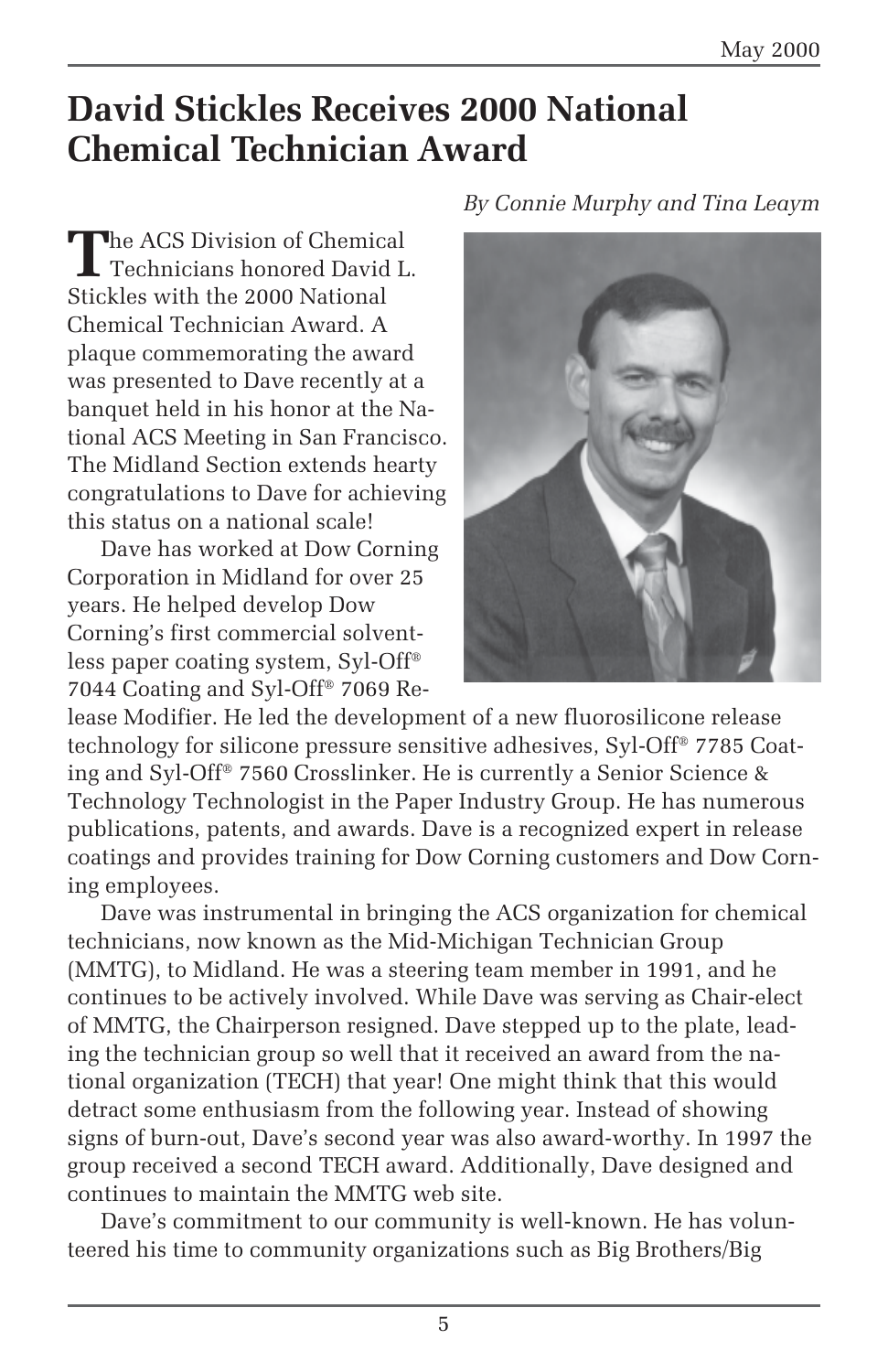Sisters for many years. "Sci-Fest" is one of his most outstanding contributions. At the annual event, held in conjunction with National Chemistry Week, numerous science-oriented community programs (water treatment plants, mosquito control programs, astronomy clubs, glass blowers etc.) exhibit and conduct hands-on demonstrations. Teachers, school children, and families from five counties are invited to attend. The goal of the event is to pique children's interest in science at an early age. Dave has chaired this event for several years, and it is a huge success—attendance has been estimated at 2,000 students, parents, and teachers each year!

Dave has also taken an active role in the Midland Section of the ACS, serving as the 1999 secretary of the section and currently as a director.

The National Chemical Technician Award, sponsored by The Dow Chemical Company Foundation, is presented annually to a chemical technician who has demonstrated an extremely high degree of professionalism. Criteria used to judge the award include technical skills, communication skills, safety, reliability, leadership, teamwork, publications, and presentations. Additional professional and community activities are also considered.

# *In Brief...*

MMTG will hold a lunch seminar on "The Basics of Investment" June 14 from 11:30 a.m. to 12:45 p.m. For more information, contact Janet Smith at 517-496-6860, omin<sub>0</sub> janet.smith@dowcorning.com.

Mark August 18 on your calendar to attend Pro-

fessional Scientific Society Day at the Midland County Fair. The theme will be "Polymers, Plastics, and Sports" and there will be food, rides, entertainment booths, and more. Look for more information in future issues of *The Midland Chemist*.

The symposium "Diversity: A Requirement for Success" will be presented at the American Chemical Society Central Regional Meeting on May 17, 2000, beginning at 1:00 p.m. at the Northern Kentucky Convention Center. Speakers are nationally/internationally famed and include Dr. Isiah Warner (Louisiana State University), Mr. Al StClair (P&G/Manager Global Quality Assurance), Dr. Helen Free (Past ACS President), and Dr. Zafra Lerman (Columbia College). For registration/information visit the meeting web site at www.cmacs2000.org.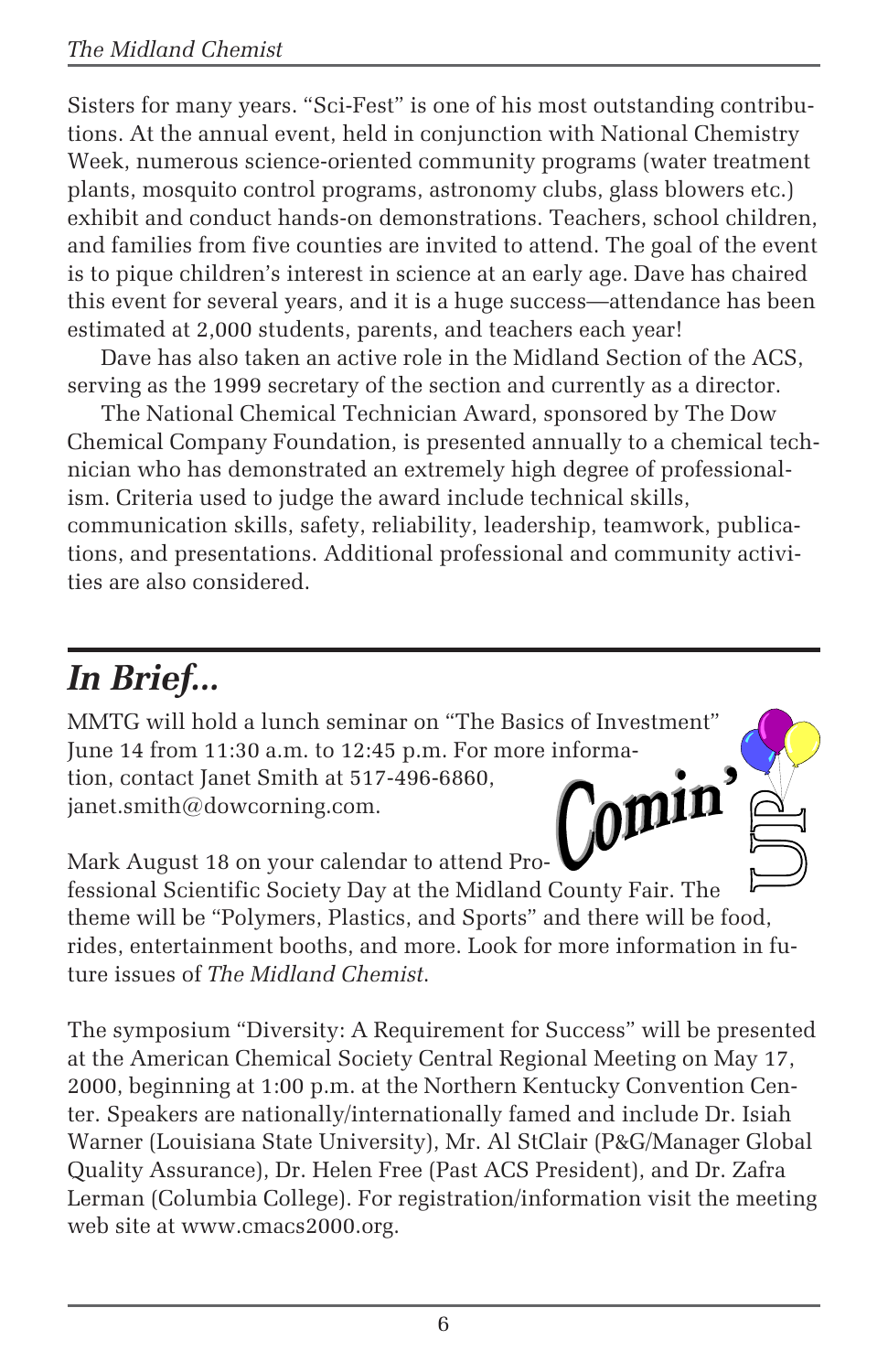## **16th Biennial Conference on Chemical Education to be Held at U of M**

#### *By Ann Birch*

The Division of Chemical Education of the American Chemical Soci-<br>ety holds a major conference every two years to explore issues related to the teaching and learning of chemistry. These Biennial Conferences on Chemical Education are hosted by universities all over the country and draw chemistry educators from every level and from all over the world. The 16th Biennial Conference on Chemical Education will be held July 30–August 3, 2000, at the University of Michigan, Ann Arbor.

These conferences are a rich mix of symposia, workshops, chemical demonstrations, poster sessions, exhibits, and lectures on the latest research developments in chemistry, as well as plenary lectures and social events. The timing of the conference is such that many of the participants bring their families as part of their vacation, so events for children are also included. The conferences have been attracting 1,500 to 1,800 participants, and it is anticipated that as many as 2,000 will come to Ann Arbor.

The Detroit Section of the American Chemical Society is offering \$100 towards the registration fee for area high school teachers. This gift is designed to encourage area high school teachers to participate in what promises to be an exciting conference. Teachers will not be obligated in any way by accepting this gift. This offer is limited to the first 100 teachers who respond.

If you are interested, contact Tim Graham at tsgraham@hotmail.com or phone 734-246-1008 x2332 for details. For details on registration and/ or presenting at the conference visit the website at http:// www.umich.edu/~bcce.



- **Competitive Analysis**
- **Unknown Identification**
- **Additive Analysis**
- **Taste & Odor Analysis**
- **Color Body Identification**

Contact: Andrew Wood • 517-832-5555 ext 563 E-mail: wood@impactanalytical.org www.impactanalytical.org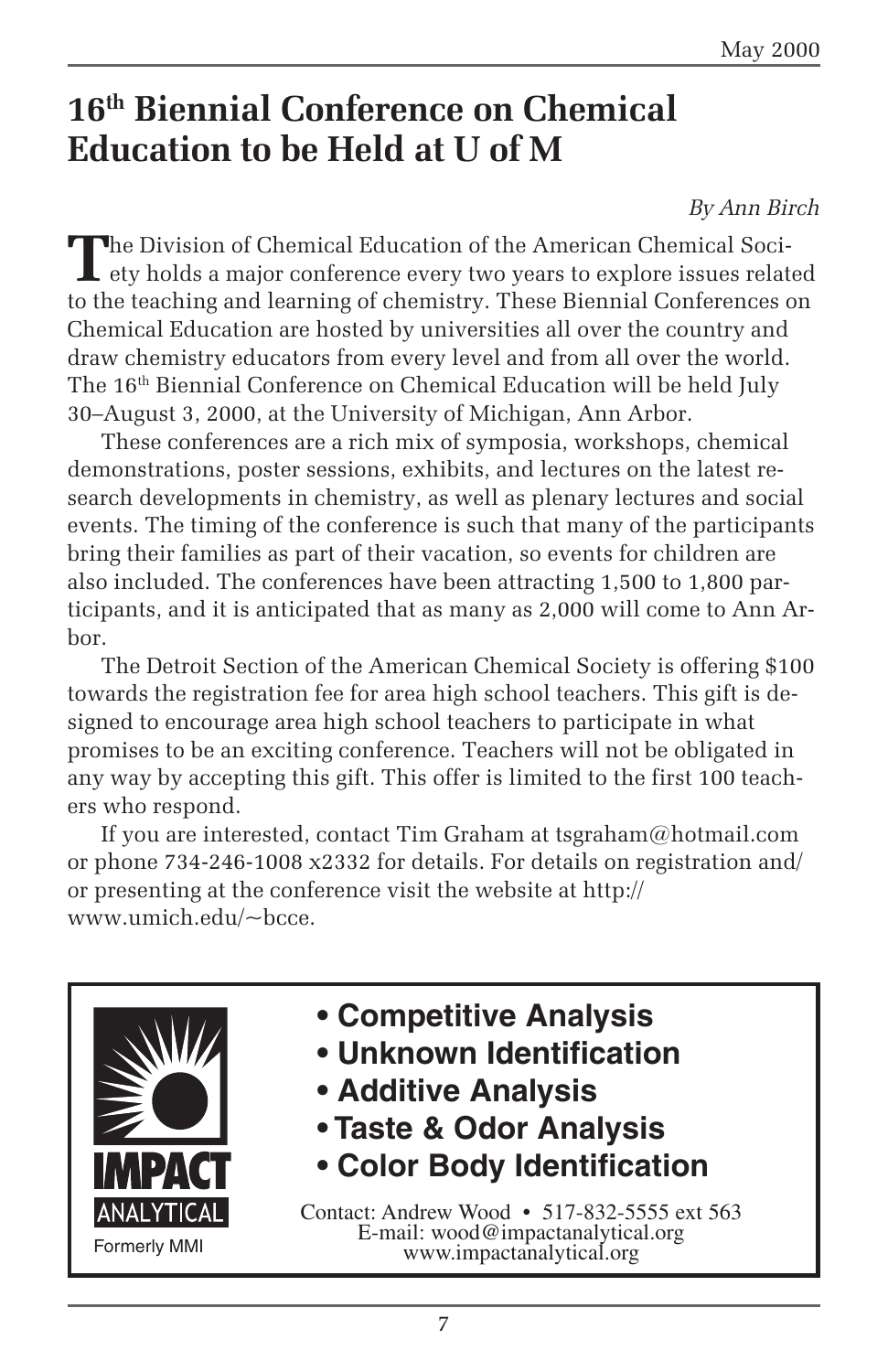## **First Call for Posters: 2000 Fall Scientific Meeting**

*By Fred Vance*

**P** lease consider presenting a poster at the Fall Scientific Meeting, to be **L** held in Midland, Michigan, Saturday, October 28, 2000. Abstracts are being accepted through July 15, 2000. See the instructions in the form of an example below for preparing your abstract. Abstracts can be sent by email or conventional mail. Please submit your abstract to:

Dr. David S. Karpovich ph. 517-790-4349; dsk@svsu.edu Department of Chemistry fax 517-790-2717 Saginaw Valley State University 248 Science Bldg. 7400 Bay Road University Center, MI 48710

Also, the program committee is organizing symposia. If you have ideas for symposia or are interested in organizing a symposia, please contact: Dean Millar, dmmillar@dow.com (517-496-3097).

**Instructions for Preparing Abstracts for the Fall Scientific Meeting of the Midland Section of the American Chemical Society:** John Doe and Mary Smith, Department of Chemistry, Saginaw Valley State University, University Center, MI 48410

Use Microsoft Word (IBM or Macintosh) or WordPerfect (IBM or Macintosh) to create your files, with only one abstract per file. Use Times font—12 point size. Single space your work and double space between paragraphs. Do not use any indentations. **Bold** the titles only. The body copy of the text should be typed in normal type. Use superscript and subscript and correct symbols where appropriate. Use *italic* only when required. All copy should be typed flush left. Do not center or justify your type. Use a four and one half inch wide line.

Each abstract is limited to a maximum of a 4-line title and 1300 characters in the body of the abstract. The information should appear in the following order: title, author list with complete address; presenter underlined; one blank line between title and abstract. Electronic submissions are preferred.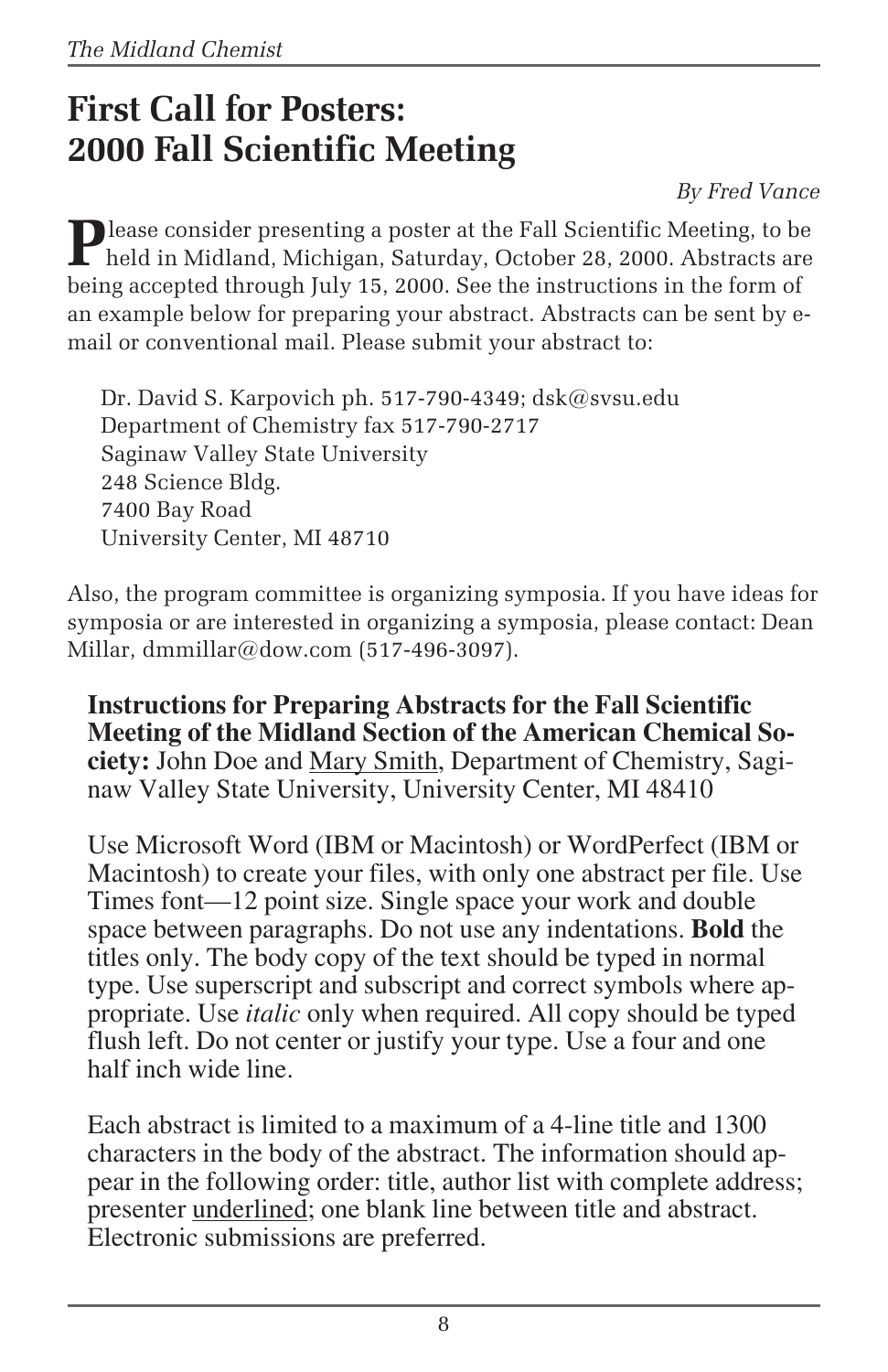## **ACS Fall Scientific Meeting: Get Involved!**

#### *By Chitra Subramaniam*

**DOW CORNING** 

Interested in getting involved with your local chapter of the America<br>Chemical Society? Here is a great opportunity to serve on one of the nterested in getting involved with your local chapter of the American subcommittees preparing for the Fall Scientific Meeting of the Midland Section ACS on October 28, 2000, at the Dow Learning Center.

Opportunities for volunteers are available in the areas of registration, program, facilities, poster session, workshop, publicity, booklet, and keynote. Volunteering for this event also serves as a platform to network with scholars and people from the industry and can uniquely enhance your career opportunities. To obtain further details regarding a particular event or for any other inquiries, contact:

Fred Vance The Dow Chemical Company 1776 Bldg., E-2B Midland, MI 48674 (517)-636-0390 fwvance@dow.com

# FOR HOW MANY MINUTES

...would you feel comfortable discussing with your neighbor or friends the global chemical industry initiative known as Responsible Care?

If you are a member of the chemical industry, we urge you to learn about this initiative, which calls on chemical companies to demonstrate their commitment to improve all aspects of performance that relate to the protection of health, safety, and the environment.



Responsible Care® A Public Commitment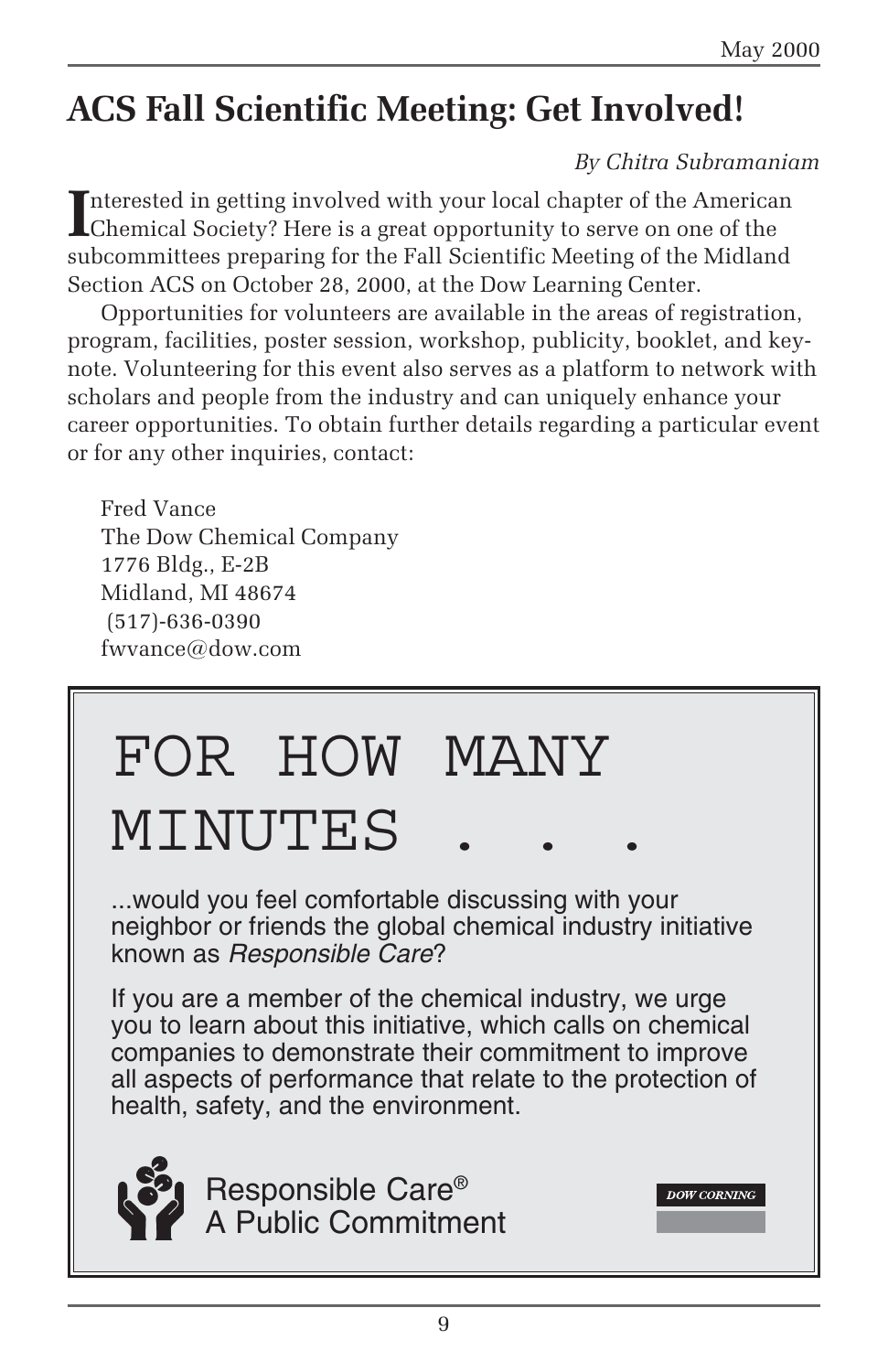# **Graham to Speak on Science in Russia**

#### *By Eldon Graham*

**A**s part of the MATRIX:MIDLAND Festival 2000, Loren Graham will<br>give a presentation on "The Current State of Science and Technology<br>. in Russia" on Tuesday, June 6, at 7:30 p.m., in the Grace A. Dow Library Auditorium. During the last years of the Soviet Union, it possessed the



largest community of scientists and engineers in the world. Dr. Graham will present a timely discussion of the consequences of the fall of the Soviet Union on the Russian scientific establishment and distinct problems for the future.

Since the fall of the Soviet Union, a number of reforms have been attempted: the introduction of peer review in fundamental research; the creation of private educational and research organizations; and greater reliance on foreign sources of funds, both public and private. Unfortunately, these reforms have been accompanied by two deep crises: the

drying up of governmental funds for the support of science and technology, and the brain drain abroad of some of Russia's leading scientists and engineers.

Loren Graham is professor of the history of science at MIT and a member of the executive committee of the Davis Center for Russian Studies at Harvard University. Before studying history in graduate school he was a chemical engineer and worked briefly for The Dow Chemical Company in Midland. He received his Ph.D. in history from Columbia University in 1964 and also studied at Moscow University in the USSR. He has taught at Indiana U., Columbia U., MIT, and Harvard.

Dr. Graham is the author of over a dozen books, most of them on the history of Russian science, but he has also published a book on the history of Native Americans in Michigan (*The Face in the Rock*) and on the general history of science (*Between Science and Values*). His book *Science and Philosophy in the Soviet Union* was nominated for the national Book Award, and several other of his books have received national honors. In 1997 he was awarded the George Sarton Medal by the History of Science Society, the highest award given by that organization. He has appeared on national television (NOVA, The McNeil-Lehrer Report) and recently was featured on the PBS program "Citizen Kurchatov." He is a member of the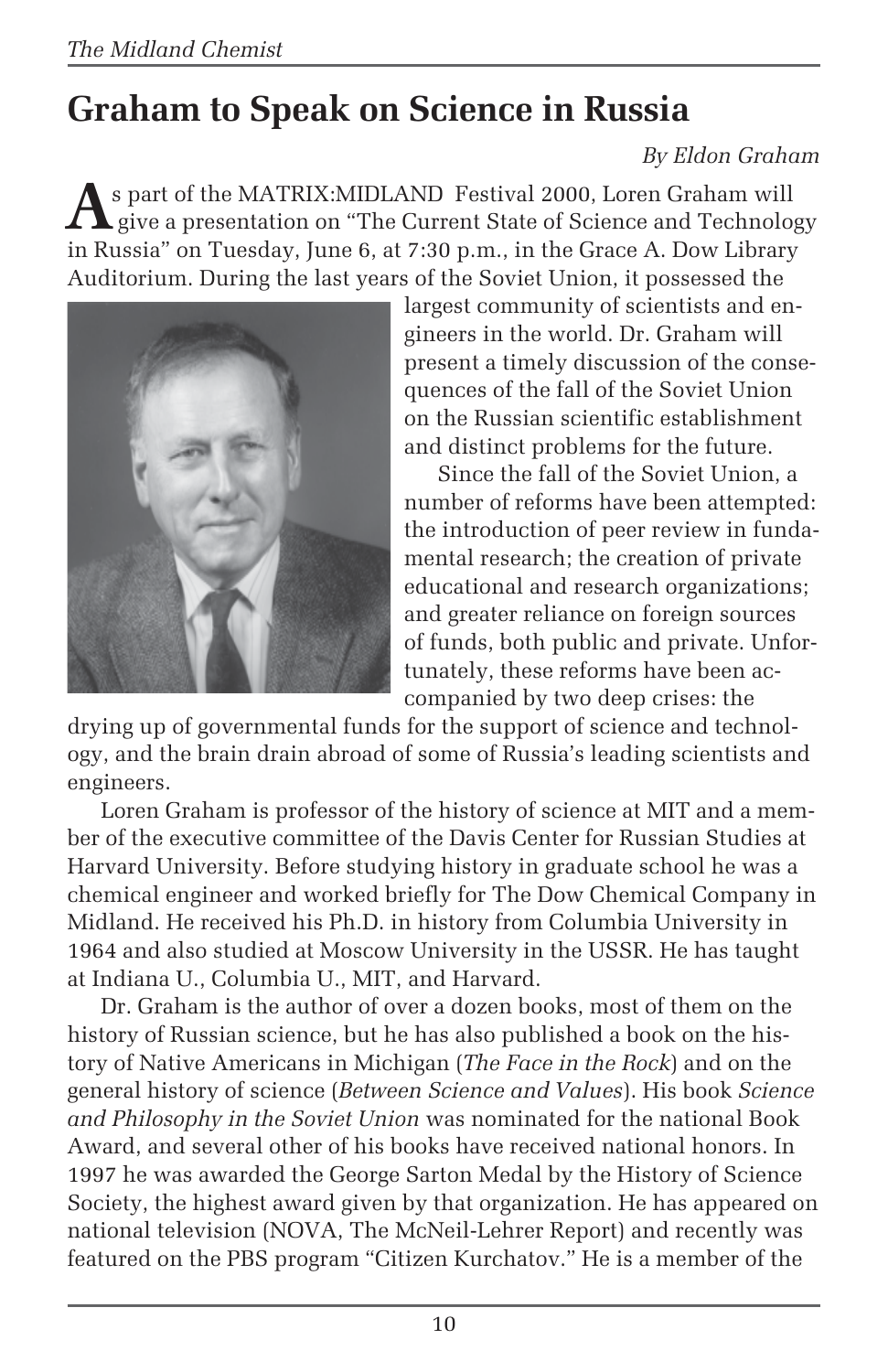American Academy of Arts and Sciences and the American Philosophical Society and is a foreign member of the Academy of Natural Sciences and the Academy of Humanitarian Sciences of Russia. He spends his summers in Michigan at a remote lighthouse on an island in Lake Superior where there is no electricity. He and his family bought the ruined lighthouse and restored it to its earlier pristine condition. He writes most of his books there, using solar power for his computer.

Cosponsors of this event include The Dow Chemical Company Foundation, the Midland Section of the American Chemical Society, Sigma Xi, and the American Institute of Chemical Engineers (AIChE). There will be a reception sponsored by the American Chemical Society in the library lounge following the talk. Tickets to the presentation are \$15 adults, \$10 students and are available at the Midland Center for the Arts box office at 517-631-8250.

## **Call for Year 2001 Officer Candidates**

*By Steve Keinath*

**H**ere's your chance to become more involved in your local ACS section! We are seeking candidates for the following positions for the year 2001.

#### **One-Year Terms**

- Chair-elect
- Secretary
- Treasurer
- Chair, Nominations and Elections Committee

#### **Three-Year Terms**

• Directors (three positions open)

If you are interested in running for any of these positions or know someone who might be interested, please contact Steve Keinath, Chair, Nominations and Elections Committee, at 517-832-5555, ext. 588 or via e-mail at skeinath@mmi.org.

If you have questions regarding the duties and responsibilities of these positions, contact the current officers. They are listed, along with their phone numbers, e-mail addresses, etc., on the Midland Section ACS web site at http://www.cst.cmich.edu/org/acs\_midsec/Leaders.htm. You can also look up the job descriptions for these positions on the web site. Click on jobs that may be of interest!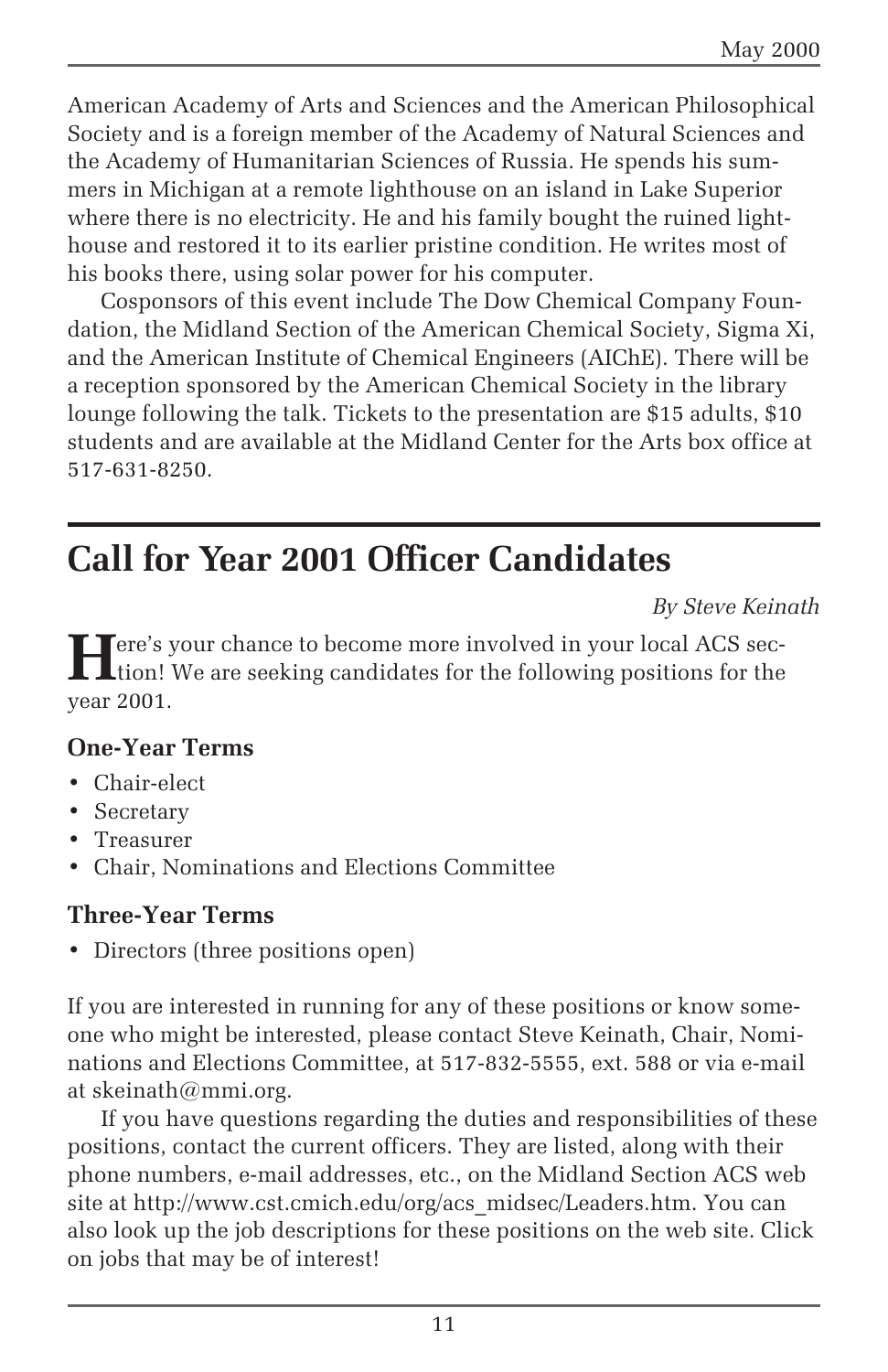## **Southeast-Southwest Regional Meeting Announced**

*By Ann Birch*

The 52<sup>nd</sup> Southeast and 56<sup>th</sup> Southwest Joint Regional Meeting, hosted<br>by the Louisiana Section, will be held at the Hyatt Regency Hotel, New Orleans, LA, December 6–8, 2000. The meeting will include 35 planned symposia, as well as several general lecture and poster sessions including one for undergraduates from which contributions are solicited.

The topics covered in the symposia include chemically modified surfaces, advances in bioanalytical mass spectrometry, miniaturized chemical analytical systems, chiral separations, macromolecules in signal transduction, chemical modification of textile fibers, the role of the laboratory in the learning process, nanomaterials, supramolecular chemistry, computer-aided drug discovery, crystal engineering, organic electronic materials, chiral carbanions, advances in physical chemistry of nanostructures and others.

The symposia represent the following chemical divisions: Analytical, Biochemistry, Cellulose, Paper and Textiles, Chemical Education, Inorganic, Medicinal, Materials, Organic, Physical, Polymers, and Undergraduate. Abstracts are due by October 1, 2000. The preferred form of abstract submission is by an MS Word document e-mail attachment of the standard ACS form available from the ACS web site.

Abstracts should be sent to the program chair, Ronald F. Evilia, phone  $(504)$  280-6313, e-mail acscm@uno.edu. If necessary, a hard copy of the completed abstract form may be sent to Dr. Ronald F. Evilia, Dept. of Chemist, University of New Orleans, New Orleans, LA. Meeting and New Orleans information are available at the meeting web page: http:// www.chem.uno.edu/ACSMeeting.

#### **Answer to Last Month's ChemPuzzler**

Thanks again to Marcia Dilling for this intriguing ChemPuzzler.

|                  | 2 | 3 | 4           |
|------------------|---|---|-------------|
| C                | C | C | C           |
| 2<br>$\mathbf 0$ | O | O | $\mathbf 0$ |
| 3<br>Ρ           | Ρ | Ρ | Ρ           |
| 4                | Y | Y | Y           |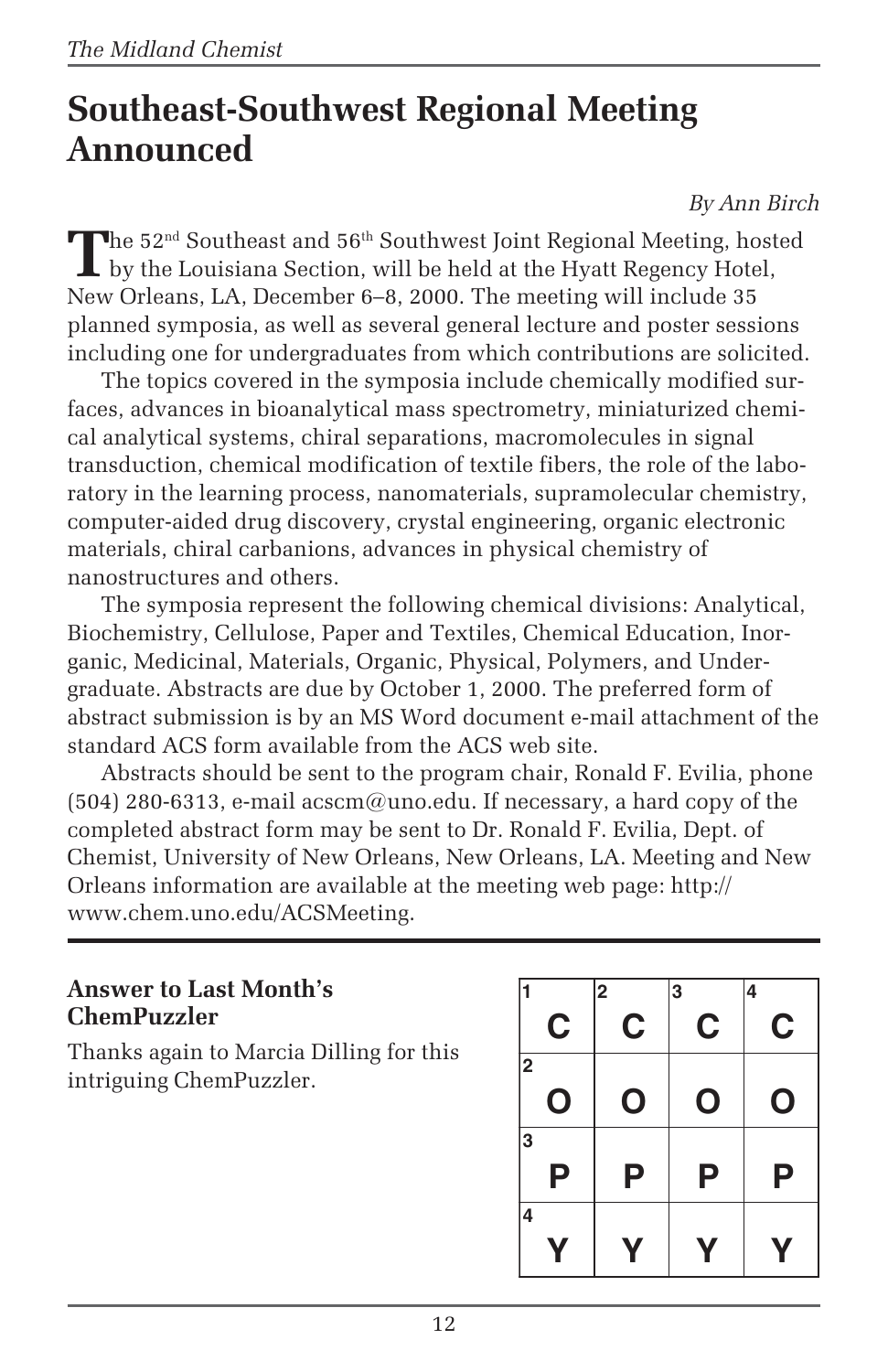

#### *Across*

- **2.** The absorption of light by a solution changes exponentially with the concentration, all else remaining the same.
- **6.** In atomic processes, the wavelength of fluorescent radiation is always longer than that of the exciting radiation.
- **9.** Ions have independent migrations, and the conductance of a solution is the sum of the conductances of the anions and cations.
- **10.** At constant volume, the pressure of a confined gas is proportional to its absolute temperature.
- **13.** The heat evolved or absorbed in a chemical process is the same whether the process takes place in one or in several steps.
- **14.** Equal volumes of gases at the same temperature and pressure contain the same number of molecules regardless of their chemical nature and physical properties.
- **15.** In any mixture of gases each constituent exerts its pressure independently as if the other constituents were absent, and the solubility of mixed gases in liquid is proportional to the partial pressures of each.

#### *Down*

15

- **1.** At constant pressure the volume of a confined gas is proportional to its absolute temperature.
- **3.** The vapor pressure of a substance in equilibrium with a solution containing the substance is equal to the product of the mole fraction of the substance in the solution and the vapor pressure of the pure substance at the temperature of the solution.
- **4.** The equation describing how a system of parallel atomic layers in a crystal reflects a beam of x-rays with great intensity.
- **5.** The volume of a sample of gas varies inversely with the pressure if the temperature remains constant.
- **7.** The energy of an electron emitted from a system in the photoelectric effect is hν – W.
- **8.** The rate of diffusion of matter across a plane is proportional to the negative of the rate of change of the concentration of the diffusing substance in the direction perpendicular to the plane.
- **11.** The rate of diffusion of a gas is inversely proportional to the square root of its density.
- **12.** The amount of any substance dissolved or deposited in electrolysis is proportional to the total electric charge passed.